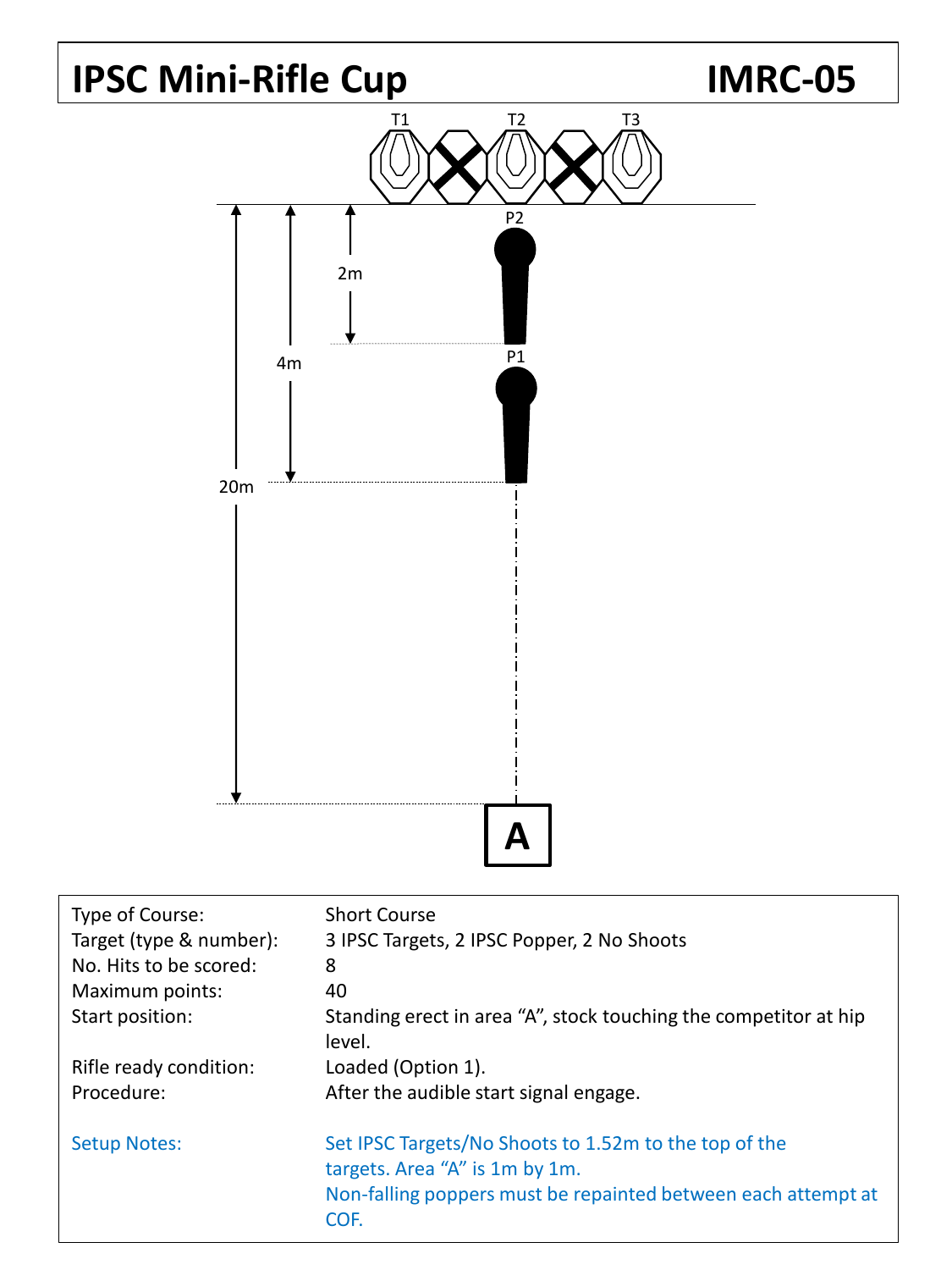## **IPSC Mini-Rifle Cup IMRC-35**



| Type of Course:<br>Target (type & number):<br>No. Hits to be scored:<br>Maximum points:<br>Start position: | <b>Short Course</b><br>2 IPSC Targets, 2 IPSC Popper, 2 No Shoots<br>6<br>30<br>Standing erect in area "B", stock touching the competitor at hip                                                        |
|------------------------------------------------------------------------------------------------------------|---------------------------------------------------------------------------------------------------------------------------------------------------------------------------------------------------------|
|                                                                                                            | level.                                                                                                                                                                                                  |
| Rifle ready condition:                                                                                     | Loaded (Option 1).                                                                                                                                                                                      |
| Procedure:                                                                                                 | After the audible start signal engage.                                                                                                                                                                  |
| <b>Setup Notes:</b>                                                                                        | Set IPSC Targets/No Shoots to 1.52m to the top of the<br>targets. Area "B" is located <b>20m</b> from T1 & T2 and is 1m by 1m.<br>Non-falling poppers must be repainted between each attempt at<br>COF. |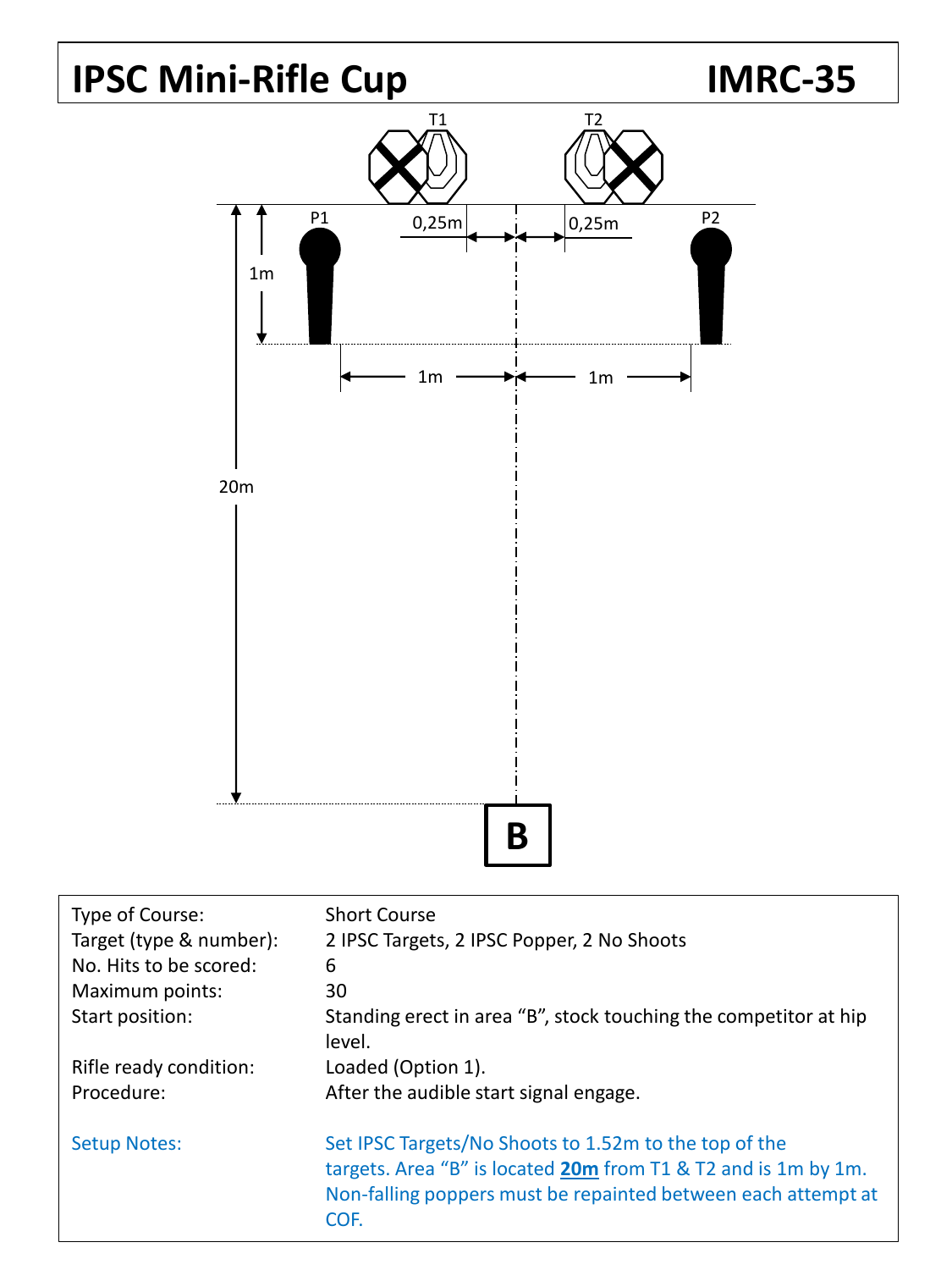# **IPSC Mini-Rifle Cup IMRC-01**



| Type of Course:         | <b>Short Course</b>                                                                                                                                                                              |
|-------------------------|--------------------------------------------------------------------------------------------------------------------------------------------------------------------------------------------------|
| Target (type & number): | 2 IPSC Targets, 3 IPSC Popper, 3 No Shoots                                                                                                                                                       |
| No. Hits to be scored:  | 7                                                                                                                                                                                                |
| Maximum points:         | 35                                                                                                                                                                                               |
| Start position:         | Standing erect in area "B", stock touching the competitor at hip<br>level.                                                                                                                       |
| Rifle ready condition:  | Loaded (Option 1).                                                                                                                                                                               |
| Procedure:              | After the audible start signal engage.                                                                                                                                                           |
| <b>Setup Notes:</b>     | Set IPSC Targets/No Shoots to 1.52m to the top of the<br>targets. Area "B" is located 24m from P1 & P3 and is 1m by 1m.<br>Non-falling poppers must be repainted between each attempt at<br>COF. |